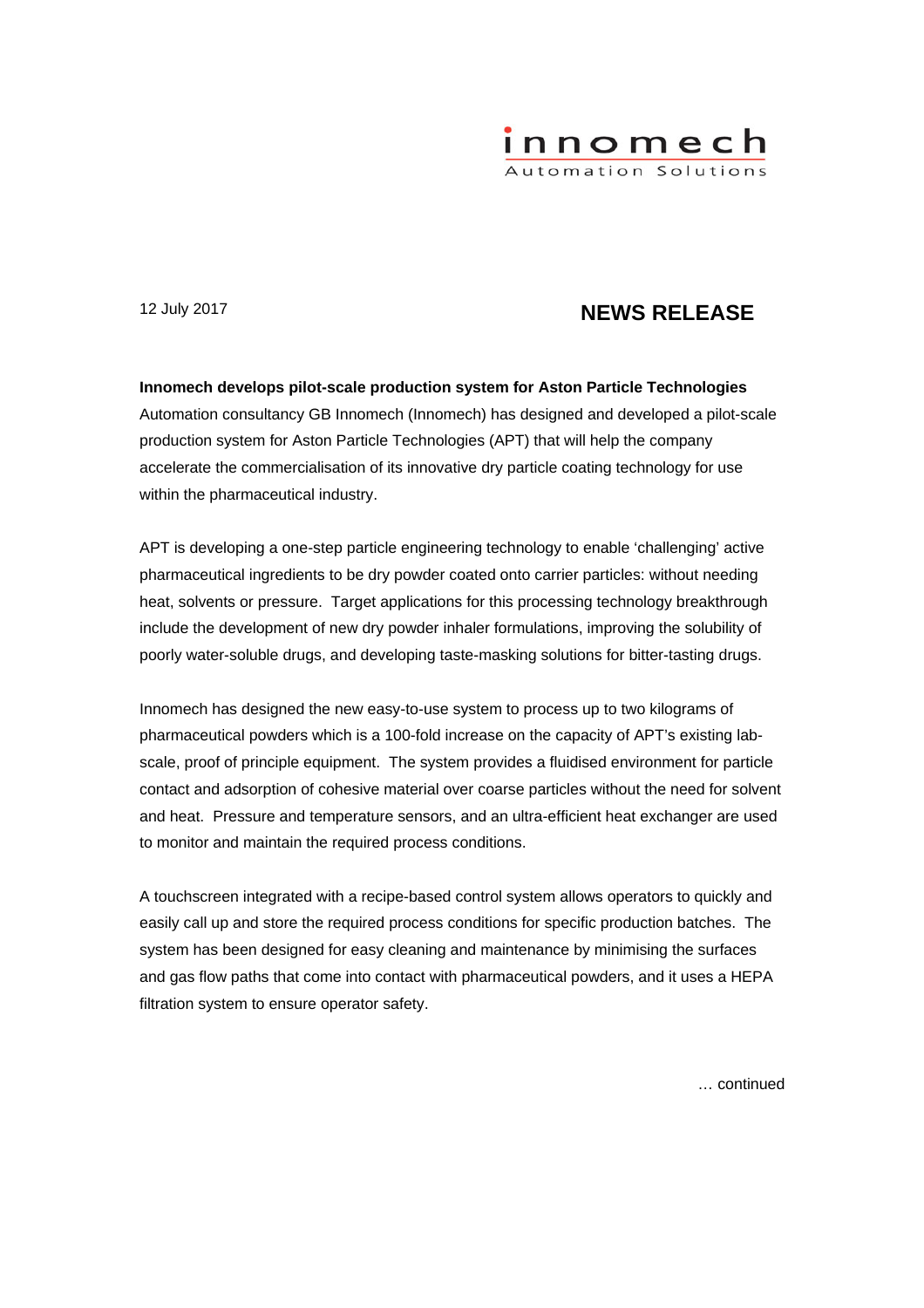"Innomech is the perfect system development partner for Aston Particle Technologies because of its extensive knowledge and experience in developing equipment for use in pharmaceutical and medical device manufacturing environments. The company's new pilotscale system will allow us to demonstrate the scalability of our technology and to carry out further process development studies for a range of pharmaceutical applications," said Professor Afzal Mohammed, CTO and founder of Aston Particle Technologies.

APT is a spin-out from The School of Pharmacy at Aston University that was founded in 2016 with seed investment and a major Innovate UK grant. The company's CEO Dr Ian Smith, who is also one of its three founders, previously led the inhalation and device product development groups at both Glaxo and Pfizer. He also helped to found and lead the Cambridge-based drug delivery company Meridica, which specialised in the development of inhaler and intranasal technologies, and was subsequently bought by Pfizer, one of the world's five largest pharmaceutical companies.

## **Notes to editors:**

#### **About GB Innomech**

GB Innomech (Innomech) specialises in automating highly complex and labour-intensive manufacturing processes to maximise outputs, improve product quality and boost business performance. The company works with major international manufacturers in sectors such as pharmaceuticals, medical devices and environmental, as well as earlier-stage businesses looking to bring breakthrough technologies or products to market.

Innomech has a growing market reputation for solving the toughest of manufacturing problems by the early identification and management of risk, often cross-fertilising technologies and techniques from a range of industry sectors. All projects from initial feasibility studies through to building production-scale machines are conducted to high specification pharmaceutical industry standards and are designed to comply with GAMP5, FDA and other international standards.

The company was founded in 1990, is based at The Innovation Centre in Witchford, north of Cambridge and was awarded The Queen's Award for Enterprise 2009 to recognise its sustained growth in international markets.

For additional information about GB Innomech please visit or contact:

- www.innomech.co.uk
- Press enquiries to Simon McKay on +44 (0)1353 741075 or email to simonmckay@innomech.co.uk
- All other enquiries to Adrian SC Brown at Innomech on +44 (0)1353 667394

### **About Aston Particle Technologies**

Aston Particle Technologies is a spin-out from the School of Pharmacy at Aston University and was founded in 2016 with seed investment together with an Innovate UK grant.

The company is developing a cost-effective, one-step particle engineering technology that uses a novel dry powder coating technique to process drugs without the use of solvents, heat or pressure. The company's patented technology enables 'guest' particles to adhere onto the surface of 'carrier' particles, and is being developed to deliver enhanced particle properties for challenging drugs (eg heat or moisture sensitive) without compromising their innate properties.

Target applications include: improved dry power inhaler formulations; increasing the solubility of poorly water-soluble drugs; taste-masking solutions; and developing materials with enhanced functionalities.

For further information see: www.astonparticletechnologies.com